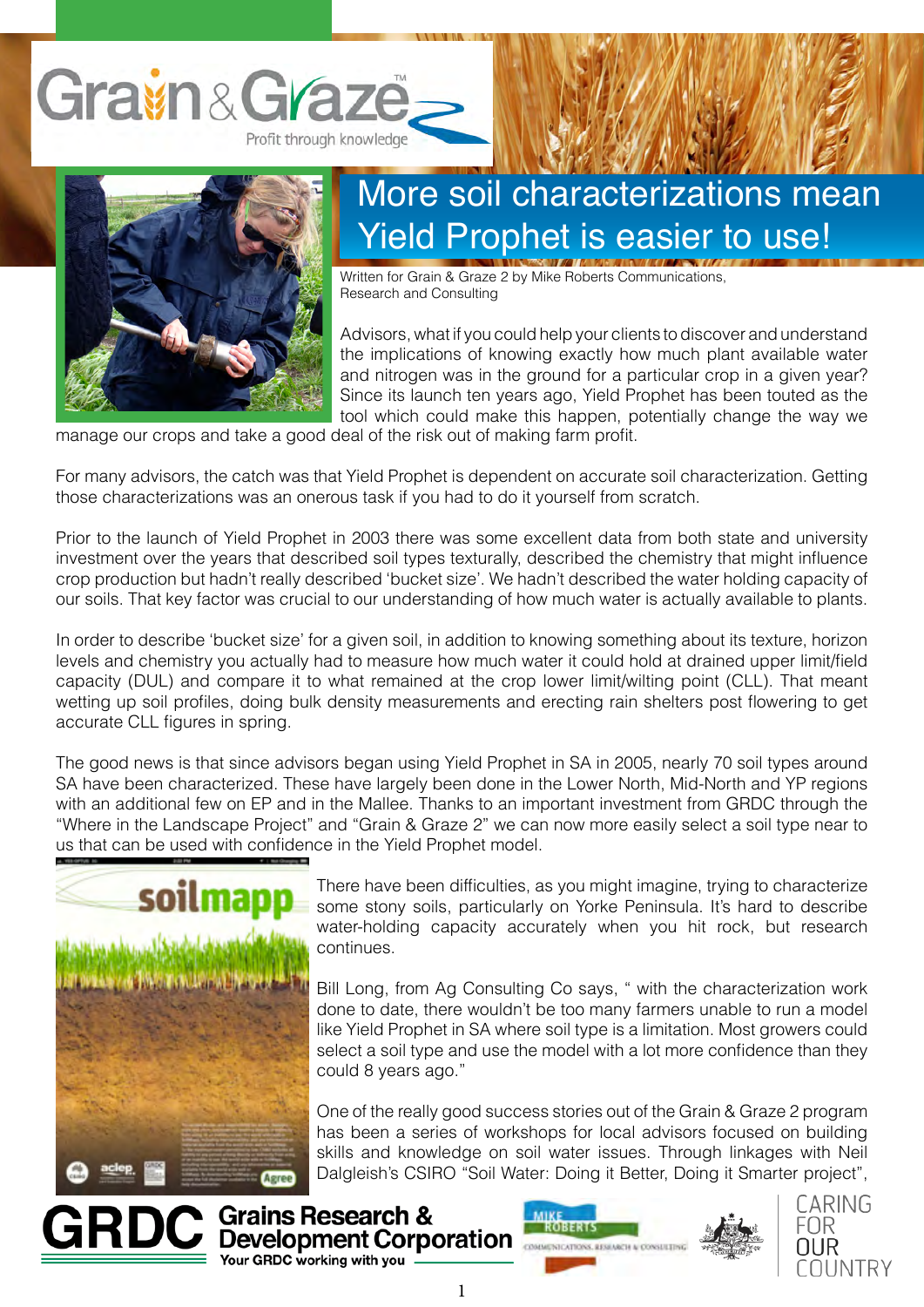

## More soil characterizations mean Yield Prophet is easier to use!

Birchip Cropping Group and private companies specializing in soil probes; the level of discussion and debate about soil water has vastly improved our understanding.



In conjunction with the CSIRO's soil water project Grain & Graze 2 initiated the creation of a **SoilMapp** that can be downloaded from the App Store. It provides a description of all the soil types right across Australia that are contained in the national soil database. That means that now we can stand in a paddock, dig a hole, look at a soil type and with our iPad or tablet search within a 25k radius to see if we can match an already described soil type with the one that we are standing on. If we can't find a match, then we might look further afield until we discover something we think is similar.

According to Bill, "**SoilMapp** is quick and easy for advisors to use. It gives us all the chemistry and soil water holding capacity data. That means you can stand in the paddock after having used your dig stick to take a sample and say, for example, that 'this **SoilMapp** picture looks pretty close to the soil we just dug up. I reckon I'll use this soil type as the basis on which to run my modeling in Yield Prophet."

Another helpful tool when using Yield Prophet is to scroll to the bottom of the soils page and ask it to give



Your GRDC working with you

you all the soils that occur in a 20 or 25k radius of your town. You can then select those soils that might be similar in water holding capacity, texture, etc. and use that data to run the model. It is now far easier for advisors to select the soil type that is in the ballpark to allow the model to function well. That is one of the outcomes of the 'Where in the Landcape' component of Grain & Graze 2.

A really important point to understand is that selection of soils isn't just location based. You don't need to do a characterization in every paddock and on every farm to make Yield

Prophet function. We now have characterizations giving adequate soil type descriptions to satisfy many locations in our region. The reality is that you don't have to find the nearest soil type. You actually have to find the soil type that matches most closely to the texture, depth and chemical constraints of the one you are dealing with. Often that can be a soil type from outside of your region. You may find a soil type with similar characteristics in another region or state.

"It's pretty easy", Bill reckons. "Just click on the **SoilMapp** and see what's close to the district. Alternatively,